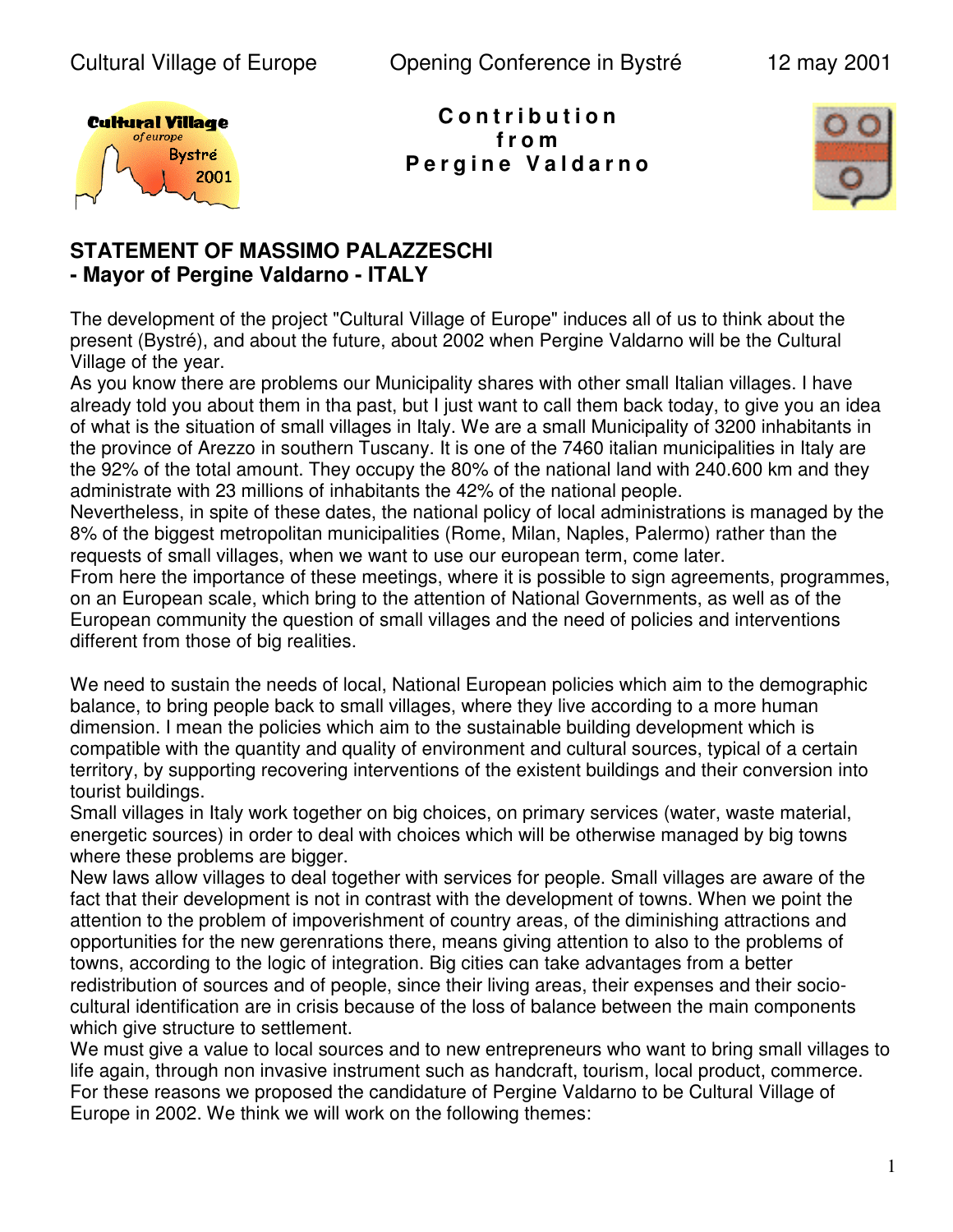## $\bullet$  1 THE VALUE OF THE LOCAL PRODUCTS

We want to give value to the local products, such as wine and oil, which are treated in our area with natural handcraft methods which give them a high grade of genuinity, big industrial production cannot grant. Typical local products, which have behind them an enormous cultural background given them by popular traditions and by history, must be given value and must be let known by the big public. We can do it by making their production be convenient for local farmers. The economy of our territory is based also on gold production which has got Etruscan origins. But we think we have the duty to give value to agriculture in particular to quality agriculture. Among the initiatives we are going to plan for the year 2002 we think we will organise, during the first Mayor conference, an exhibition of wines from the Arno Valley, with cheese, sausages

and other products we grow up in our area. During the Last Mayor conference we would like to organise a meeting on Extra-Virgin oil, a quality product from our territory.

We would like to speak about themes connected with the development of agriculture with the Mayors of other European villages, who have in their national area typical productions, by pointing out the charac teristics as well as the different elements peculiar to each of them.

#### $\bullet$  2 RURAL TRADITIONS

With this we mean the traditions of everyday life, which have characterised in the history of the small rural villages and which risk to get lost because of the conformity with life in towns, emphasised by mass communication means.

We must re-discover these traditions and protect them. We think the role of the Local administration is fundamental for this.

They must affirm the concept of healthy life in a small community, far from chaos and the pollution of the big metropolis, where we still live according to a human dimension, where everybody knows each other. We will work together with schools, associations, old and young people in on the project of "HOSPITALITY", in order to let them know better the ideas of "Cultural Village of Europe", as well as on the visits of the other European delegations. We will be pleased to host exhibitions of photos and products each country can show in order to let its cultural traditions be known.

# • 3 RURAL TOURISM

It's the new economic reality which can make life in the country advantageous by contrasting the phenomena of moving towards towns. Rural tourism in fact, apart from being an important source of salary for the local farmers, is a vehicle for the maintenance of commerce and for economic activities to come to life again in small villages.

Rural tourism means also the recovering of old farm-houses as well as of the territory with its woods. In this way we can prevent it from hydro-geological dissest.